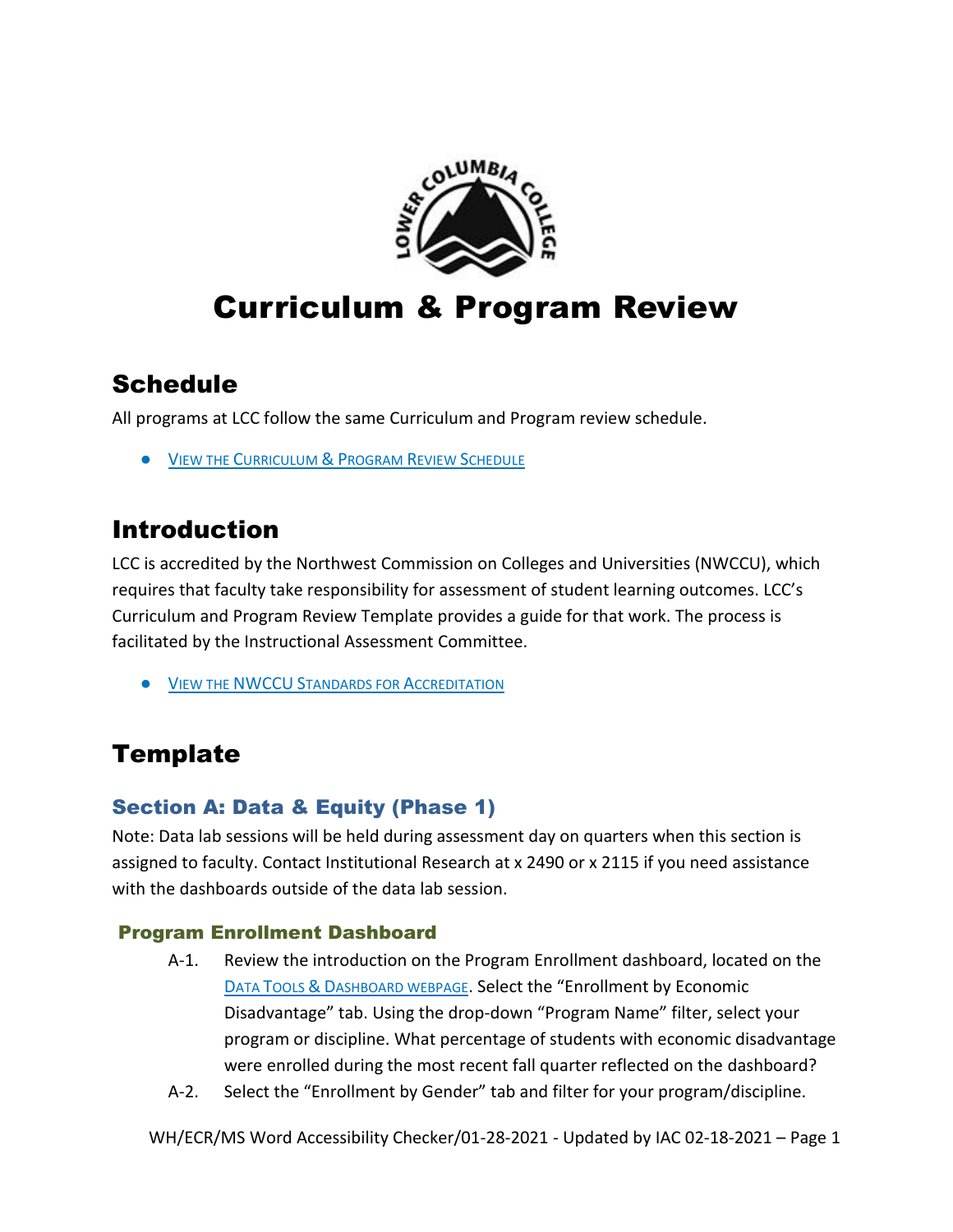What percentage of female students were enrolled during the most recent fall quarter reflected on the dashboard?

- A-3. Select the "Enrollment by Race" tab and filter for your program/discipline. What percentage of White only, non-Hispanic students were enrolled during the most recent fall quarter reflected on the dashboard?
- A-4. Using the available filters, identify any equity gaps or patterns. For example, on the "Enrollment by Gender" tab, select "Y" on the drop-down menu for "Econ Disad Ind" and identify whether there are more female or male students enrolled who are experiencing economic hardship. What gaps or patterns did you find notable, if any?
- A-5. Based on the equity gaps or patterns you have identified above, what actions do you think are needed, if any?

#### Course Success Dashboard

- A-6. Now access the COURSE SUCCESS DASHBOARD document, open the relevant dashboard (math/English, or all other disciplines), and read the introduction. Using the "Dept Div" drop-down filter, select your discipline. What percent of students were successful (earned a 'C' or better) in one of the courses you teach often, for the most recent year for which data appears on the dashboard?
- A-7. Using the drop-down filter under "Gender," select "F" for female. Using the same course as you identified for the previous question, what percent of females were successful in the most recent year for which data appears on the dashboard?
- A-8. Using the drop-down filter under "RaceEthCode," uncheck the "All" and "White only" boxes. What percent of students of color were successful in the same course you identified for the two questions above, for the most recent year for which data appears on the dashboard?
- A-9. Using the available filters, identify any equity gaps or patterns that you find notable. For example, how does the percent you reported in question A-8 compare to A-6?
- A-10. Based on the equity gaps or patterns you have identified above, what actions do you think are needed, if any?

# Section A: Data & Equity (Phase 2)

A-11. Start by repeating the questions in Section A: Phase 1 and compare your findings to the previous year. Are the numbers about the same as the year before, or have there been changes?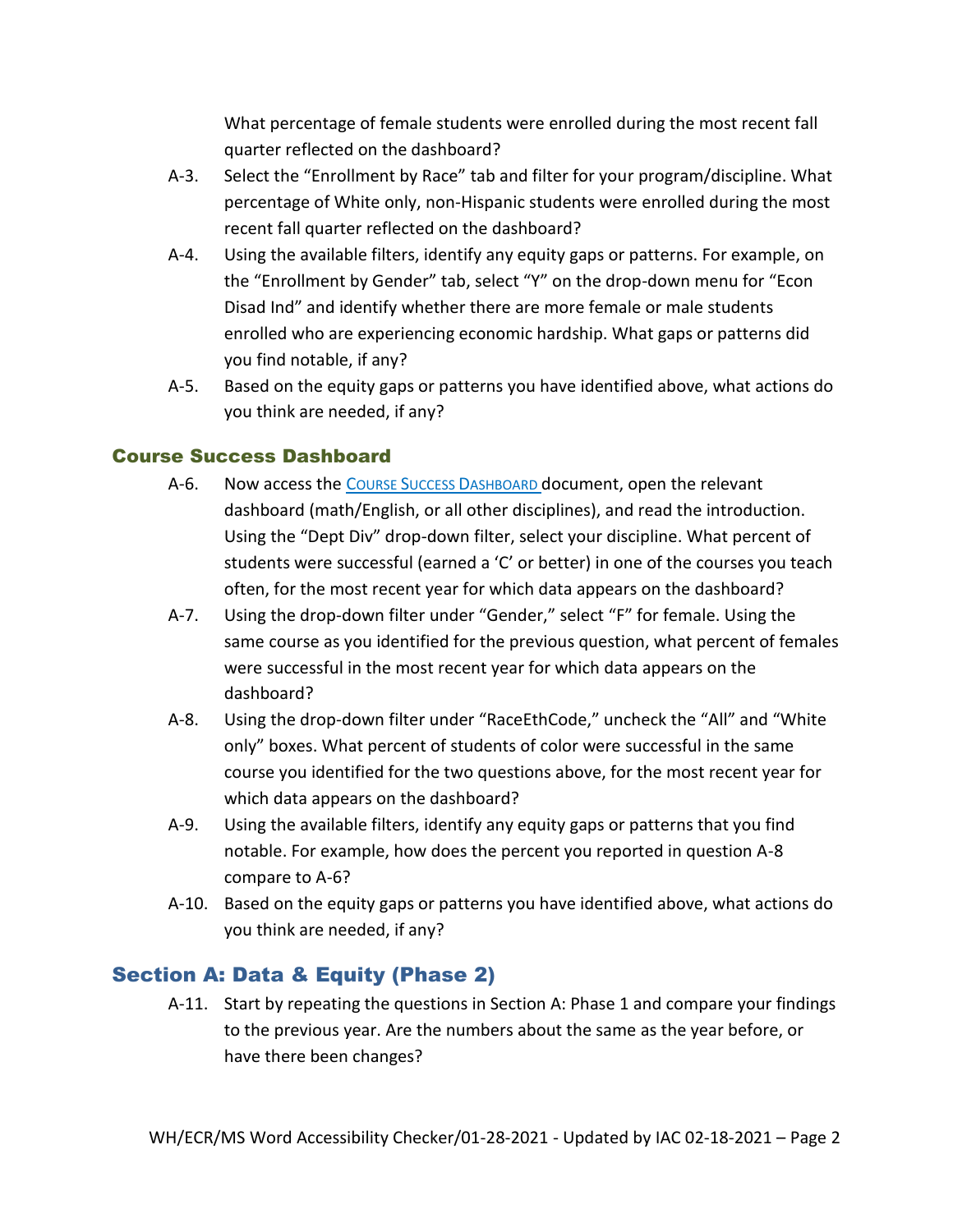A-12. How can apply the same principles you've used here to identify potential diversity and equity gaps in your program enrollment and course success rates to student learning outcomes attainment?

### Section B: Outcomes

#### Questions for all faculty

- B-1. What are the student learning outcomes for your discipline or program?
- B-2. Please identify the course or courses (in your program/discipline) that are most critical for student development of each of the outcomes identified in B-1.
- B-3. For each outcome listed in B-1, please provide evidence showing how your students have performed in recent years. **Include data here; any responses that do not include data are incomplete. Links to supporting documents are acceptable.**
- B-4. Please describe any changes you have made to your teaching, curriculum or program as a result of assessing your outcomes.
- B-5. Please identify where, in your program or discipline, students get an opportunity to demonstrate the G[LOBAL](http://internal.lowercolumbia.edu/faculty-tools/assessment/global-skills.php) SKILLS (please be as specific as possible).

#### Questions for faculty with external accreditation or defined standards

- B-6. If your program or discipline is aligned with externally defined standards, please list the source here (i.e., American Chemical Society, etc.).
- B-7. Please list your program outcomes/standards/competencies here.
- B-8. Please describe how each of the outcomes/standards/competencies in B-7 is assessed (testing, portfolios, etc.)
- B-9. For each outcome/standard/competency listed in B-7, please provide evidence showing achievement of these in recent years. **Include data here; any responses that do not include data are incomplete. Links to supporting documents are acceptable.**
- B-10. Please describe any changes you have made to your program as a result of assessing your outcomes/standards/competencies.

# Section C: Curriculum

#### Questions for all faculty

C-1. What courses are in the [CURRENT CATALOG](https://lowercolumbia.edu/publications/catalog-archive/index.php) but have not been offered in the last three years? Explain the need for maintaining these courses. If they are to be deleted, explain why.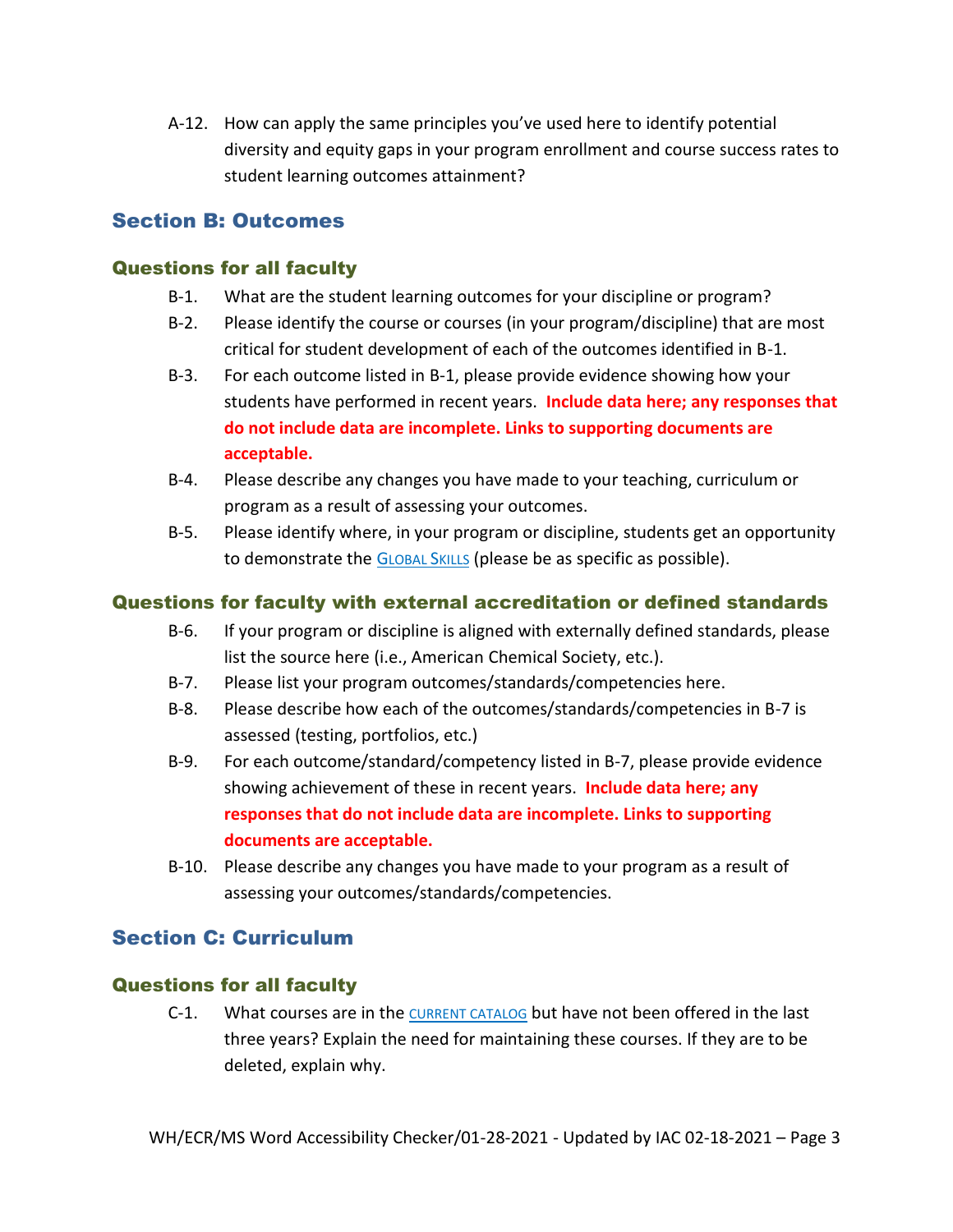- C-2. Are new courses being considered for development? If so, what are they and how would they contribute to the intended outcomes for your discipline or program?
- C-3. If you have sequential courses, how is your curriculum constructed and presented? How does it promote progression in student learning?
- C-4. Review each Course Plan in your discipline. Summarize any changes you have made in terms of course outcomes, course description, prerequisites, etc.

#### Questions for academic transfer faculty only

- C-5. What courses in your discipline provide distribution credit?
- C-6. What elective curriculum is available for students planning to transfer and major in this discipline?
- C-7. Review the curriculum at the major public universities (in Washington and Oregon) to which we send our students in order to assess whether we are offering the appropriate lower division courses for students intending to transfer and major in your discipline. Describe any needed modifications. Start your explorations with the Transfer Course Equivalency Spreadsheet available on the DATA TOOLS & D[ASHBOARDS WEBPAGE](http://internal.lowercolumbia.edu/faculty-tools/data-tools.php).

# Section D: Environment

#### Questions for all faculty

- D-1. What does the labor market look like for your program or discipline/career pathway? For example, what is the current job outlook? Start your exploration with the B[UREAU OF](https://www.bls.gov/ooh/) LABOR STATISTICS, W[ASHINGTON](http://www.careerbridge.wa.gov/Home_ExploreCareers.aspx) CAREER BRIDGE, and the E[MPLOYMENT](https://esd.wa.gov/labormarketinfo) SECURITY DEPARTMENT.
- D-2. Spend some time looking at nearby or similar institutions in the Washington CTC system (see the "[EXPLORE OUR COLLEGES](https://www.sbctc.edu/our-colleges/explore-colleges/default.aspx)" page on the SBCTC website for a complete list with website links). What similarities and/or differences did you notice between your courses/program and what's offered elsewhere?
- D-3. Are there best practices, industry standards or specialized accreditations defined for your program or discipline? If so, please describe.

#### Questions for professional/technical faculty only

- D-4. What feedback have you received from your program's technical advisory committee?
- D-5. Are your graduates finding employment? Are the median wages in the range you expect? Start your exploration by reviewing the LCC FACTS & F[IGURES](https://lowercolumbia.edu/disclosure/fact-books.php) REPORT,

WH/ECR/MS Word Accessibility Checker/01-28-2021 - Updated by IAC 02-18-2021 – Page 4